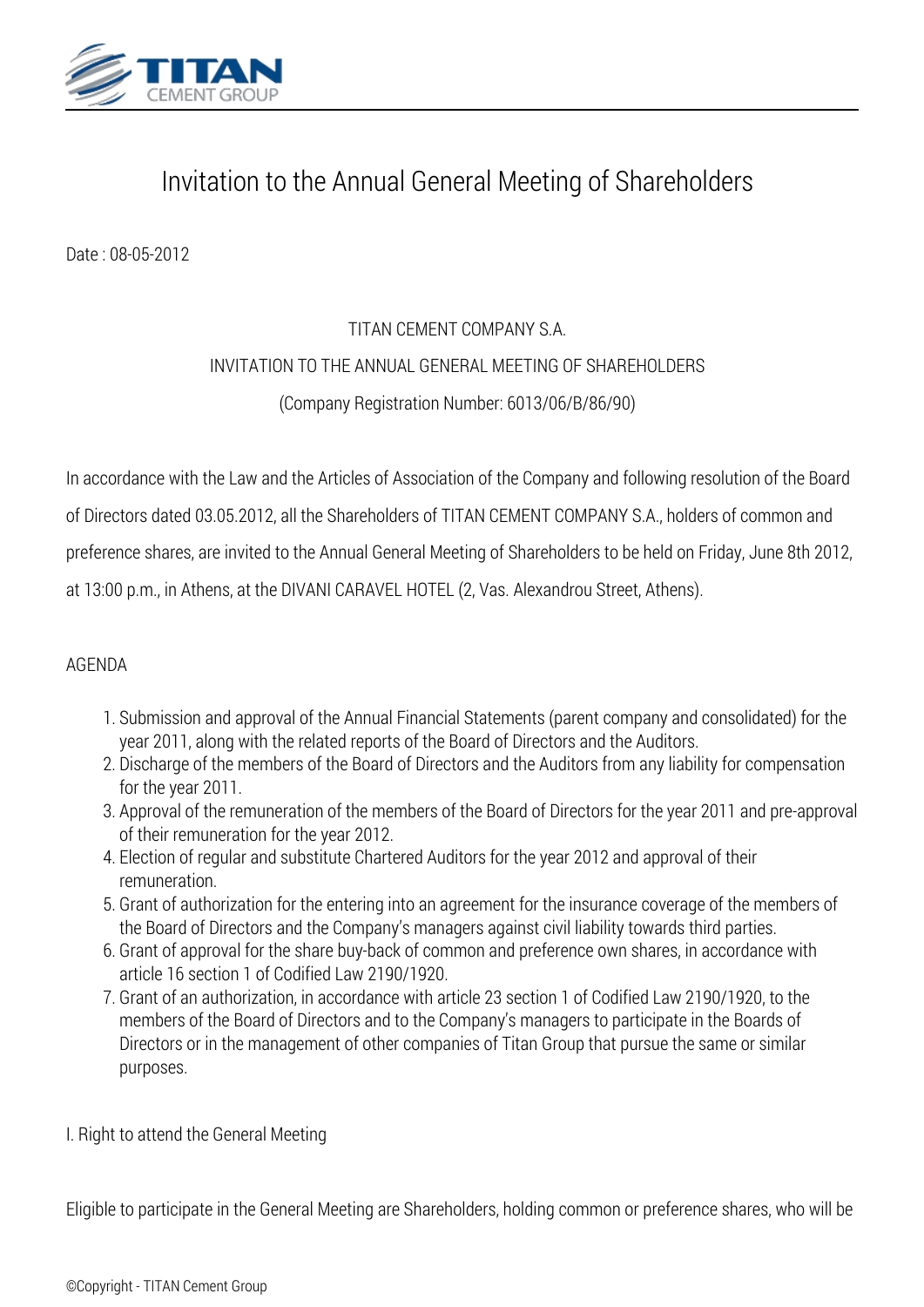

*registered as such with the electronic registry for the Company's shares of the Dematerialized Securities System managed by Hellenic Exchanges S.A. ("HELEX"), on the 3rd June 2012, i.e. on the commencement of the fifth day prior to the date of the Annual General Meeting ("Record Date"). Verification of the shareholder status on the Record Date will be obtained through the direct electronic linkup of the Company with the records of HELEX.*

*It is noted that the exercise of the right to participate in the General Meeting does not require shareholders to block their shares or to comply with any other relevant procedure limiting the ability to sell and transfer their shares in the time period between the Record Date and the date of the General Meeting.*

*Only common shares give voting rights. Every common share gives the right of one vote. Preference shares do not give voting rights.*

*ΙΙ. Procedure for the exercise of voting rights through proxies*

*Shareholders, holders of common shares, who are eligible to attend the General Meeting may vote either in person or through a proxy. Each Shareholder may appoint up to three (3) proxies. Legal entities may participate in the General Meeting by appointing up to three (3) natural persons as their representatives.*

*Forms for the appointment of proxies are available on the Company's website <i>www.titancement.com* and at the *Company's Head offices, at 22A Halkidos Street, Athens (Shareholder Services Department). The proxy forms, completed and signed, should be submitted to the Company's Head offices, 22A Halkidos Street, Athens (Shareholder Services Department) within at least three (3) days prior to the date of the Annual General Meeting, i.e. by Tuesday June 5th 2012. Additionally, Shareholders may, within the same as above deadline, i.e. by Tuesday June 5th 2012, send their forms for the appointment of proxies to the Shareholder Services Department via email at the address: kalesin@titan.gr or via fax to the number: 0030 210 2583030.*

*A proxy who acts for more than one Shareholder may vote differently on behalf of each Shareholder. If a Shareholder holds shares, which appear in more than one securities account, the Shareholder may appoint different proxies for the shares which appear in each securities account.*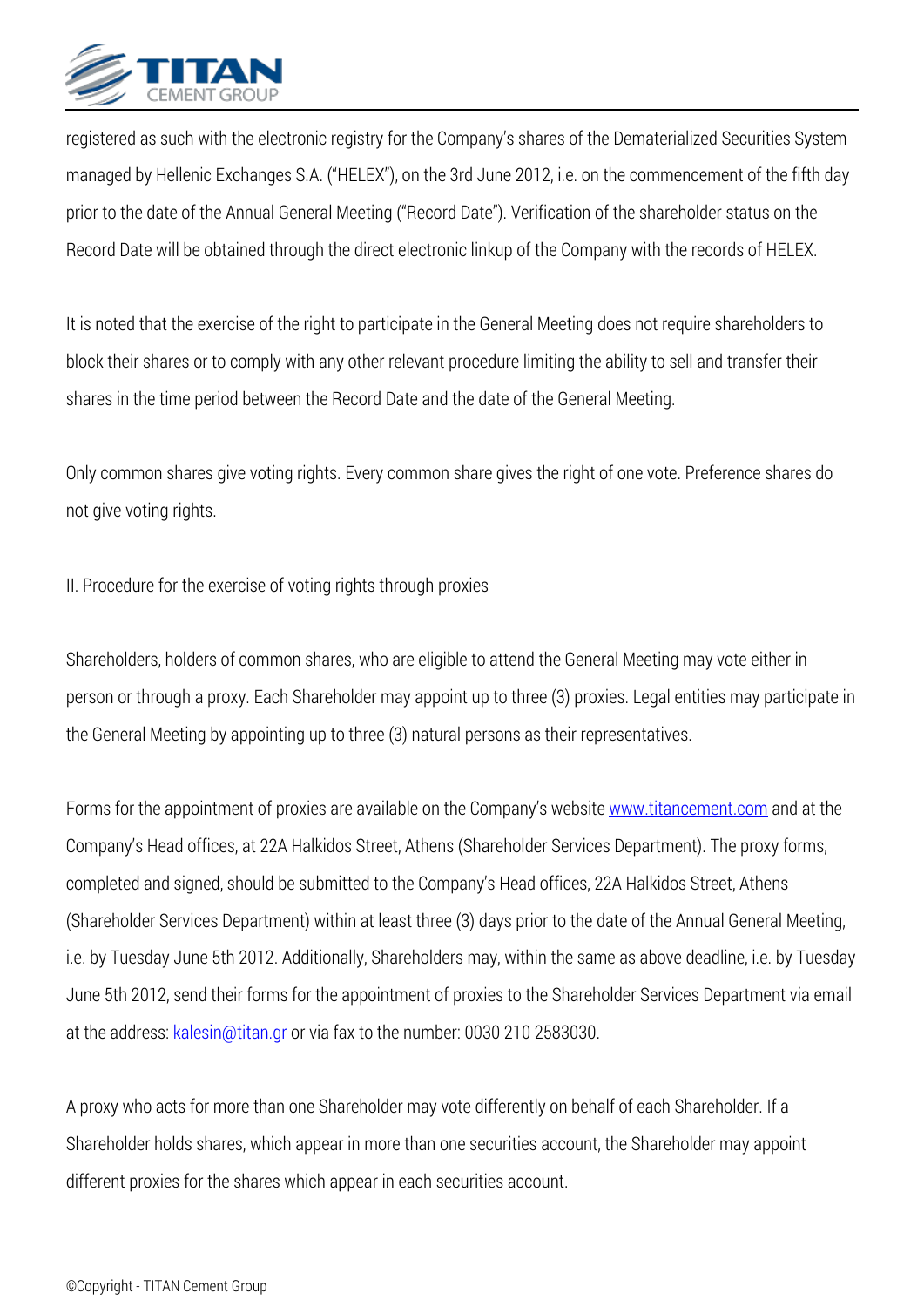

*The Shareholder may appoint a proxy for one General Meeting or for all Meetings that will take place within a certain time period.*

*The proxy will vote in accordance with the Shareholder's instructions, if any, and is required to retain the voting instructions for at least one (1) year from the submission of the minutes of the General Meeting to the competent authority or, if the decision shall be published, from its registration with the Companies Registry.*

*The proxy is obliged to disclose to the Company before the commencement of the General Meeting any specific fact, which would be useful to Shareholders in order to determine whether there is a risk of the proxy serving interests other than the Shareholder's interests. Conflict of interest may arise in particular in cases where the proxy: a) is a controlling Shareholder of the Company or is another legal person or entity controlled by such Shareholder; b) is a member of the Board of Directors or in general of the management team of the Company or of a shareholder controlling the Company, or of another legal person or entity controlled by a shareholder controlling the Company; c) is an employee or certified public accountant of the Company or of a Shareholder controlling the Company, or of another legal person or entity controlled by a Shareholder controlling the Company; d) is the spouse or a relative to the first degree of one of the natural persons referred to in cases a to c above.*

#### *ΙΙΙ. Minority Rights*

*According to article 26, section 2b, of Codified Law 2190/1920, we inform all Shareholders that, inter alia, they have the following rights provided for in article 39, sections 2, 2a, 4 and 5, of Codified Law 2190/20:*

*i. At the request of Shareholders representing 1/20 of the paid-up share capital, the Board of Directors shall be obliged to enter additional items on the agenda of the General Meeting, provided that the relevant request is received by the Board of Directors within at least 15 days prior to the General Meeting, i.e. by May 24th 2012. The request to have additional items included in the agenda shall be accompanied by the reasons for such inclusion or a draft of decision for approval by the General Meeting. The revised agenda shall be published in the same manner as for the previous agenda, 13 days before the date of the General Meeting, i.e. by May 25th 2012 and shall also be made simultaneously available to Shareholders on the Company's website, along with the reasoning*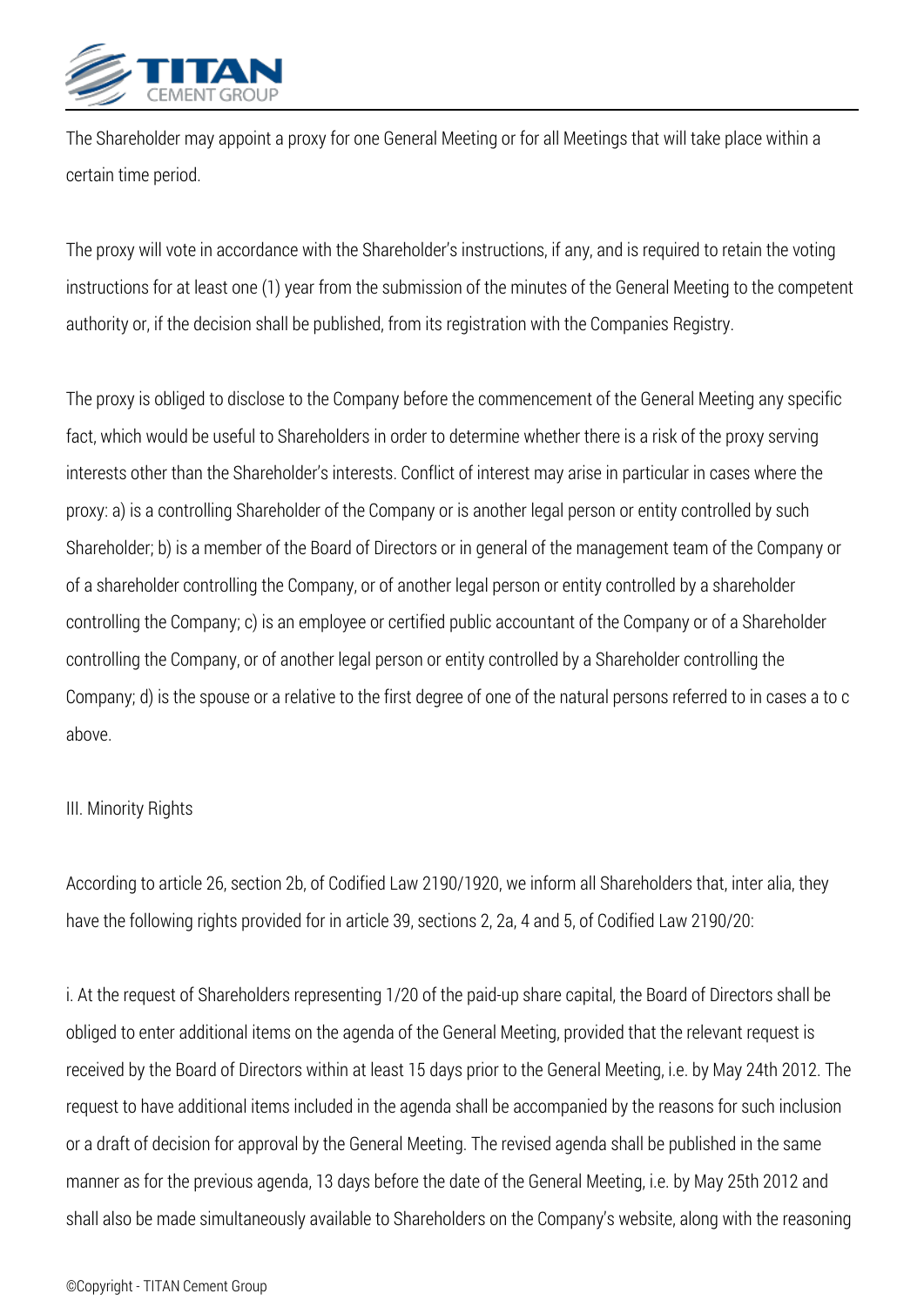

*or the draft of decision submitted by the Shareholders.*

*ii. At the request of Shareholders representing 1/20 of the paid-up share capital, at least 6 days before the date of the General Meeting, i.e. latest by June 2nd, 2012, the Board of Directors is obliged to provide Shareholders, according to article 27, section 3 of Codified Law 2190/20, with drafts of decisions on the items, which have been included in the initial or revised agenda, if a request to that effect is received by the Board of Directors at least 7 days before the date of the General Meeting, i.e. latest by June 1st 2012.*

*iii. Following a request submitted by any Shareholder to the Company within at least 5 full days prior to the General Meeting, i.e. latest by June 2nd 2012, the Board of Directors shall be obliged to provide the General Meeting with the requested specific information on the Company's affairs, to the extent that it may be useful for the actual assessment of the items on the agenda. The Board of Directors may provide a single response to shareholders' requests with the same content. The obligation to provide information does not apply in the event that the information requested is already available on the Company's website, especially in the form of questions and answers.*

*iv. At the request of Shareholders representing 1/20 of the paid-up share capital, submitted at least 5 full days prior to the General Meeting, i.e. latest by June 2nd 2012, the Board of Directors shall be obliged to announce to the Annual General Meeting the amounts that have in the last two-year period been paid to each member of the Board of Directors or to the Company directors, as well as any benefits granted to these persons due to any cause or contract concluded between them and the Company.*

*v. At the request of Shareholders representing 1/5 of the paid-up share capital, which shall be submitted to the Company at least 5 full days prior to the General Meeting, i.e. latest by June 2nd 2012, the Board of Directors shall be obliged to provide the General Meeting with information on the course of corporate affairs and the state of the Company's assets.*

*In all the above cases where the respective rights are exercised, the requesting Shareholders are obliged to demonstrate their capacity as shareholders, as well as the number of shares they hold, at the time of the exercise of their right. The shareholder's capacity shall be certified by means of the online connection between HELEX and*